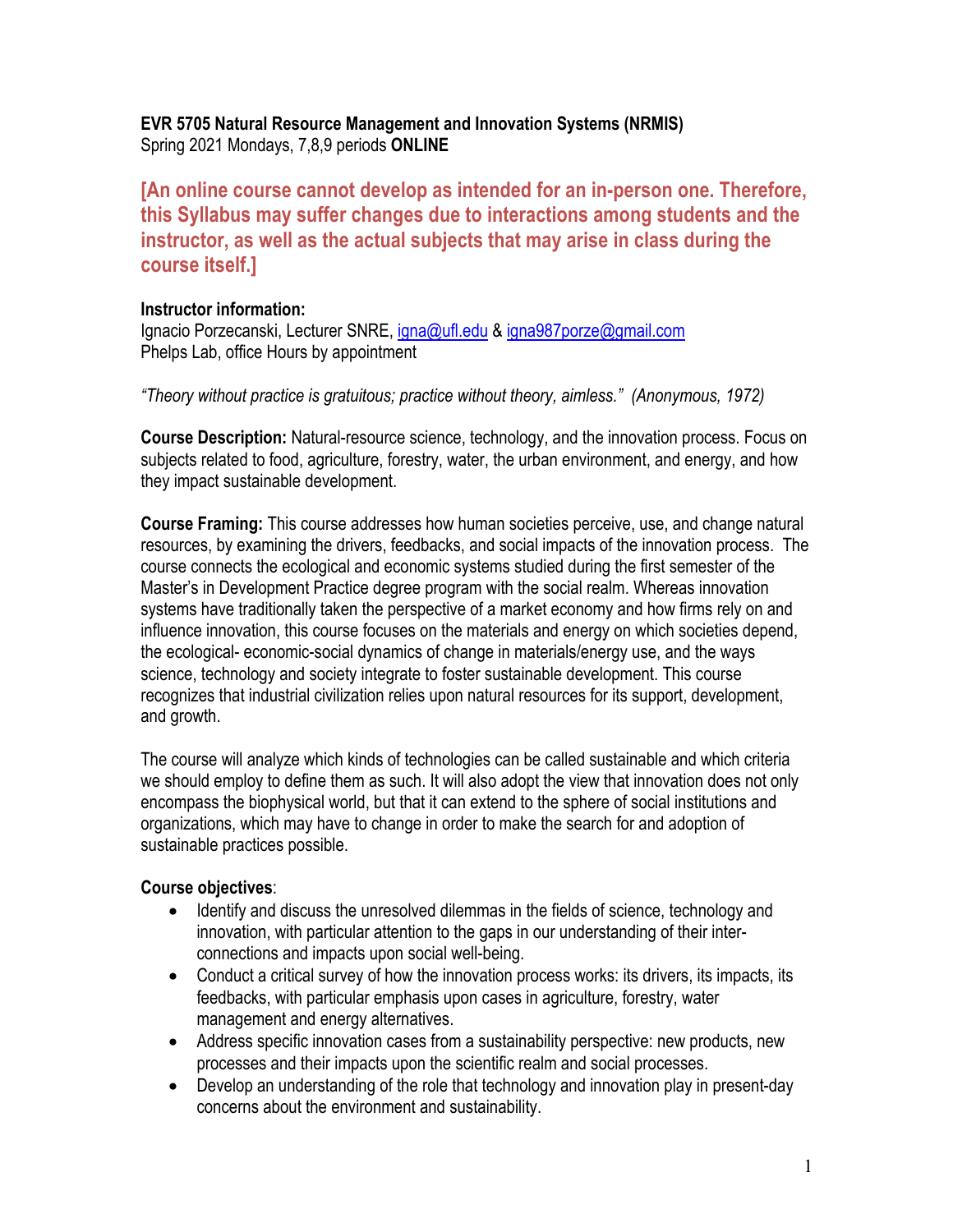# Format

An initial reading list will be provided in digital form. During each class session individual students will present a summary and lead a discussion of the selected papers. Students will also add to the course content from the literature they are employing, case studies from their own background or experience, and group projects. An interactive mode of discussion will be pursued, through which particular points of interest, conflict, or suggestions for research will be addressed in a collective manner. To allow for ample discussion, we will meet for three consecutive periods, once a week (or two periods and one period during one week), to *work through* ideas and problems, inspect their soundness and perspective, and advance towards clarity and coherence.

Course etiquette: **The instructor turns his cell phone off during class and students are expected to do likewise**. Class meetings are considered to enact a compact between the instructor and the students -that is, they have entered into an agreement to come together during the established times and fully engage with each other. Students who for any reason cannot attend class should let the instructor know, especially if the student is expected to present or participate in a specific discussion. In an ONLINE format, students are expected to have their images onscreen so that we can see each other.

# **Course materials:**

# Recommended Reference Book:

Fagerberg, J., Mowery, D., and Nelson, R. (Eds.). 2005. **The Oxford Handbook of Innovation**. Oxford University Press. Required and recommended articles and book chapters as listed below in the Topical Outline; a reading list in CD form shall be distributed.

**Prerequisites:** This is a capstone course for the MDP, but it can be useful for many other graduate students interested in the topics of natural resource management and/or innovation system theory.

# **Course Requirements:**

- **Participation = 40%** (20% for presentation of assigned readings, 20% for class discussion). Getting each class or topic started effectively depends on leadership by the day's presenters. Attendance and informed discussion are essential; students should do very well if they are present, have read the assignments, and participate. This is a discussion-based and projectdriven course. Students should participate voluntarily and assertively; the small class size will enable the instructor to call on reticent students for their input. The substance of students' comments will show whether each has read and thought about the assigned material.
- **Evaluations = 40%** (20% each for a midterm and a final essay). For each essay, students will select one of three topics distributed by the instructor, selected from any subject dealt with during class presentations and discussions. The assignment is to synthesize material presented in the classroom along with a more complete and up-to-date literature review and discuss the current issues this subject presents to society, proposed solutions, and their prospects. Each essay should be about 700-800 well-edited words, plus tables and figures (if appropriate) and complete literature citations.
- **Other written work = 20%.** In addition to the two main essay evaluations above, occasional written assignments will be suggested about specific readings, opinions, or events. They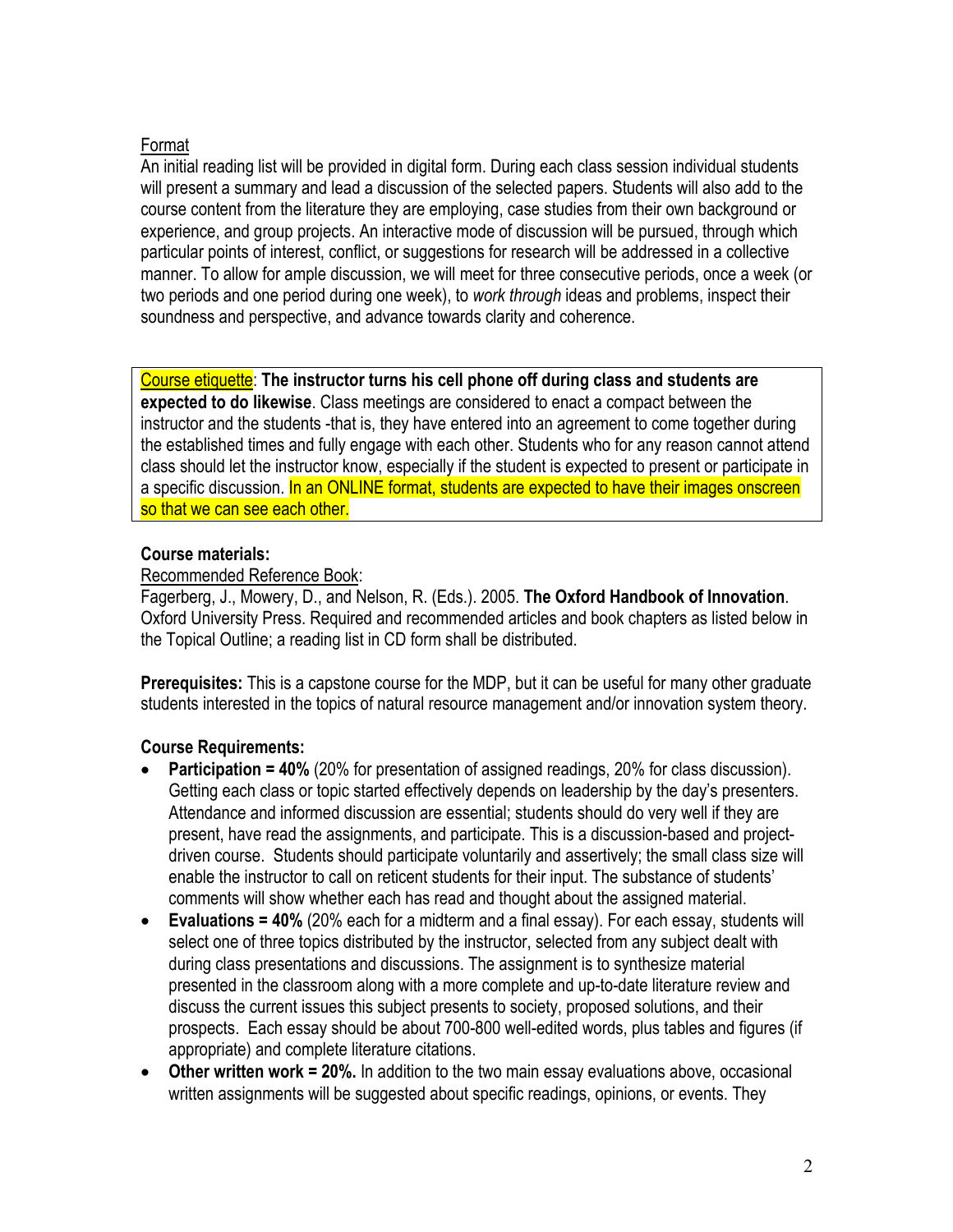should not exceed 700 words and are intended to evaluate capabilities in writing ability, clarity, and structure.

**Grading:** Students' individual class presentations and discussion will be evaluated according to the following criteria: a) strength of their participation in class, including presentations and discussion; b) writing skills in their written submissions, especially in their midterm and final essays; and c) performance and ability to function as members of a student team in selecting, studying and analyzing a particular case from reality. Priority will be given to the clear presentation and discussion of new insights and evidence, as well as to the linkages made between the issues under study and to both their theoretical underpinnings and their practical implications. Students are expected to argue correctly their points of view–verbally and in writing- with precision, using evidence from substantial sources and be able to express their ideas with a clear structure, pointing out conclusions, uncertainties and possible avenues of research.

Criteria for grading Essays and Group Projects will be: thesis clearly stated, essay structure clear and easy to follow, well formatted and edited, word usage and grammar correct, written in an engaging and compelling style, concepts presented in your own words, argument factually correct and complete, peer-reviewed articles and other references cited appropriately, essay contains original conclusions, conclusion backed by substantial evidence, and substance of the specific argument. An essay not handed in will receive zero credit.

# **Grading Scale:**

| A 93.4-100 %       | 4.0  |
|--------------------|------|
| A- 90-93.3 %       | 3.67 |
| B+ 86.7-89.9 %3.33 |      |
| B 83.4-86.6 % 3.0  |      |
| B- 80-83.3 %       | 2.67 |
| C+76.7-79.9%       | 2.33 |
| $C$ 73.4-76.6 %    | 2.0  |
| C-70-73.3%         | 1.67 |
| D+66.7-69.9 % 1.33 |      |
| $D$ 63.4-66.6 %    | 1.0  |
| $D - 60 - 63.3 %$  | 0.67 |
| $E$ <60.0 %        | 0.0  |

# **Topical Outline:**

*Presentations by students will be based on research and adequate articles. The instructor will provide a number of papers, and students are encouraged to submit their own selections and topics. Literature in this field(s) is abundant and dynamic, so some papers and topics may suddenly change.*

*The following is a tentative list of topics for 2020*

# **Week 1: Introduction to the course: a review of ecological principles and sustainability.**

### **Week 2: Natural capital and ecosystem services**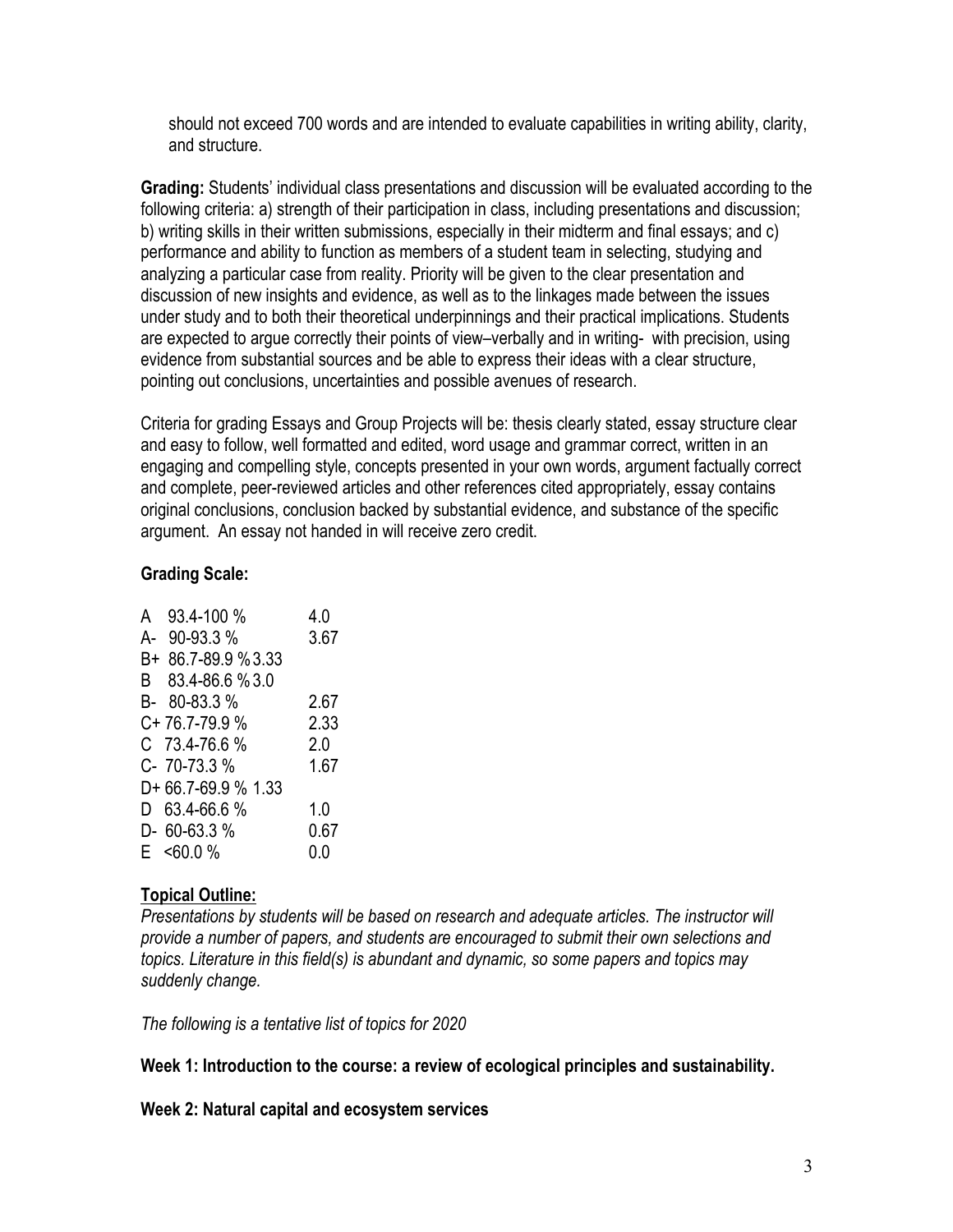**Week 3: Humankind and nature, natural resources. An overview of issues related to hunger, shelter, nutrition, health and survival.**

**Week 4: Agricultural Systems I: origins, and the evolution of different types of systems.**

**Week 5: Agricultural Systems II: the scale of agricultural systems, industrial agriculture and the food system; local economies, organic farming and the question of inputs. First Presentation of Group Projects –Technological Background.** 

**Week 6: Biotechnologies and GMOs, a study in the application and outcomes of technical change, innovation and their consequences**

**Week 7: Crop rotations, recycling, restoration. Nutrient cycles and energy flows.**

**Week 8: Forests, forestry, deforestation and GHG emissions: a study in the relationship between science, technology and policy at various scales.**

**Week 9: The urban landscape, social and environmental opportunities, constraints, dilemmas.** 

**Week 10: Practical project and water issues. Second Presentation of Group Projects – Governance Structures.**

**Week 11: Knowledge systems and research needs for sustainability; policy and technology constraints. Implications of climate change science.**

**Week 12: Energy and fuels. A look at the economic and environmental costs and efficiencies of various sources and technologies.**

**Week 13: Establishing relationships among knowledge, science, technology and innovation systems. Which stakeholders are involved? Uncertainty and risk.**

**Week 14: Foresight and policy –choosing among strategies for development. Which technologies for which aims?**

**Week 15: The dimensions of sustainability: studying and managing science and technology for innovation. Endogenous and exogenous drivers – Final Presentation of Group Projects.**

Students are expected to provide professional and respectful feedback on the quality of instruction in this course by completing course evaluations online via GatorEvals. Guidance on how to give feedback in a professional and respectful manner is available at https://gatorevals.aa.ufl.edu/students/. Students will be notified when the evaluation period opens, and can complete evaluations through the email they receive from GatorEvals, or via https://ufl.bluera.com/ufl/. Summaries of course evaluation results are available to students at https://gatorevals.aa.ufl.edu/public-results/.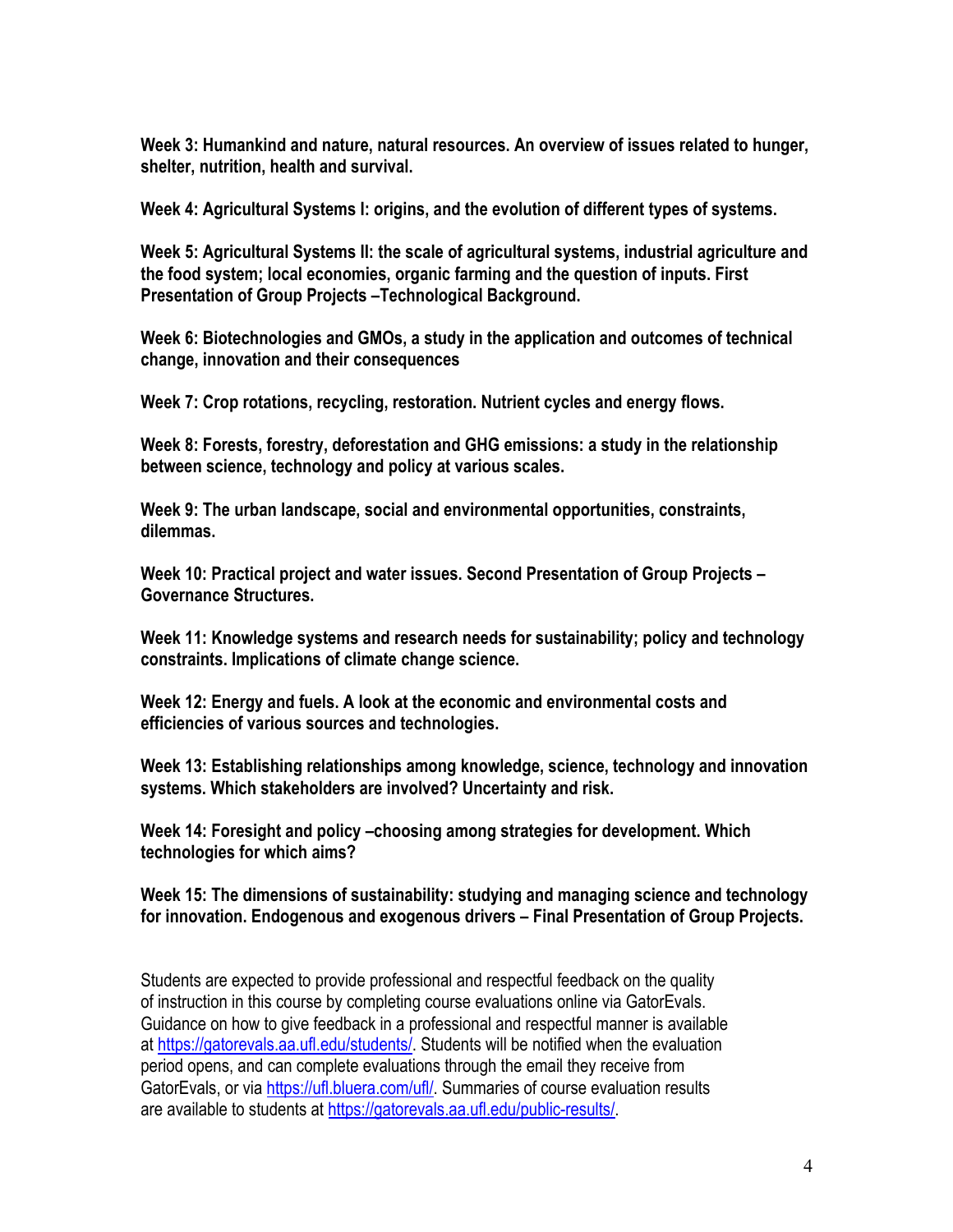### **Academic Honesty, Software Use, UF Counseling Services, Services for Students with Disabilities**

In 1995 the UF student body enacted a new honor code and voluntarily committed itself to the highest standards of honesty and integrity. When students enroll at the university, they commit themselves to the standard drafted and enacted by students.

In adopting this honor code, the students of the University of Florida recognize that academic honesty and integrity are fundamental values of the university community. Students who enroll at the university commit to holding themselves and their peers to the high standard of honor required by the honor code. Any individual who becomes aware of a violation of the honor code is bound by honor to take corrective action. The quality of a University of Florida education is dependent upon community acceptance and enforcement of the honor code.

## **The Honor Code: We, the members of the University of Florida community, pledge to hold ourselves and our peers to the highest standards of honesty and integrity.**

On all work submitted for credit by students at the university, the following pledge is either required or implied: "**On my honor, I have neither given nor received unauthorized aid in doing this assignment."** 

The university requires all members of its community to be honest in all endeavors. A fundamental principle is that the whole process of learning and pursuit of knowledge is diminished by cheating, plagiarism and other acts of academic dishonesty. In addition, every dishonest act in the academic environment affects other students adversely, from the skewing of the grading curve to giving unfair advantage for honors or for professional or graduate school admission. Therefore, the university will take severe action against dishonest students. Similarly, measures will be taken against faculty, staff and administrators who practice dishonest or demeaning behavior.

Students should report any condition that facilitates dishonesty to the instructor, department chair, college dean or Student Honor Court. *(Source: 2008-2009 Undergraduate Catalog.)*

It is assumed all work will be completed independently unless the assignment is defined as a group project, in writing by the instructor. This policy will be vigorously upheld at all times in this course.

### **Software Use:**

All faculty, staff and students of the university are required and expected to obey the laws and legal agreements governing software use. Failure to do so can lead to monetary damages and/or criminal penalties for the individual violator. Because such violations are also against university policies and rules, disciplinary action will be taken as appropriate.